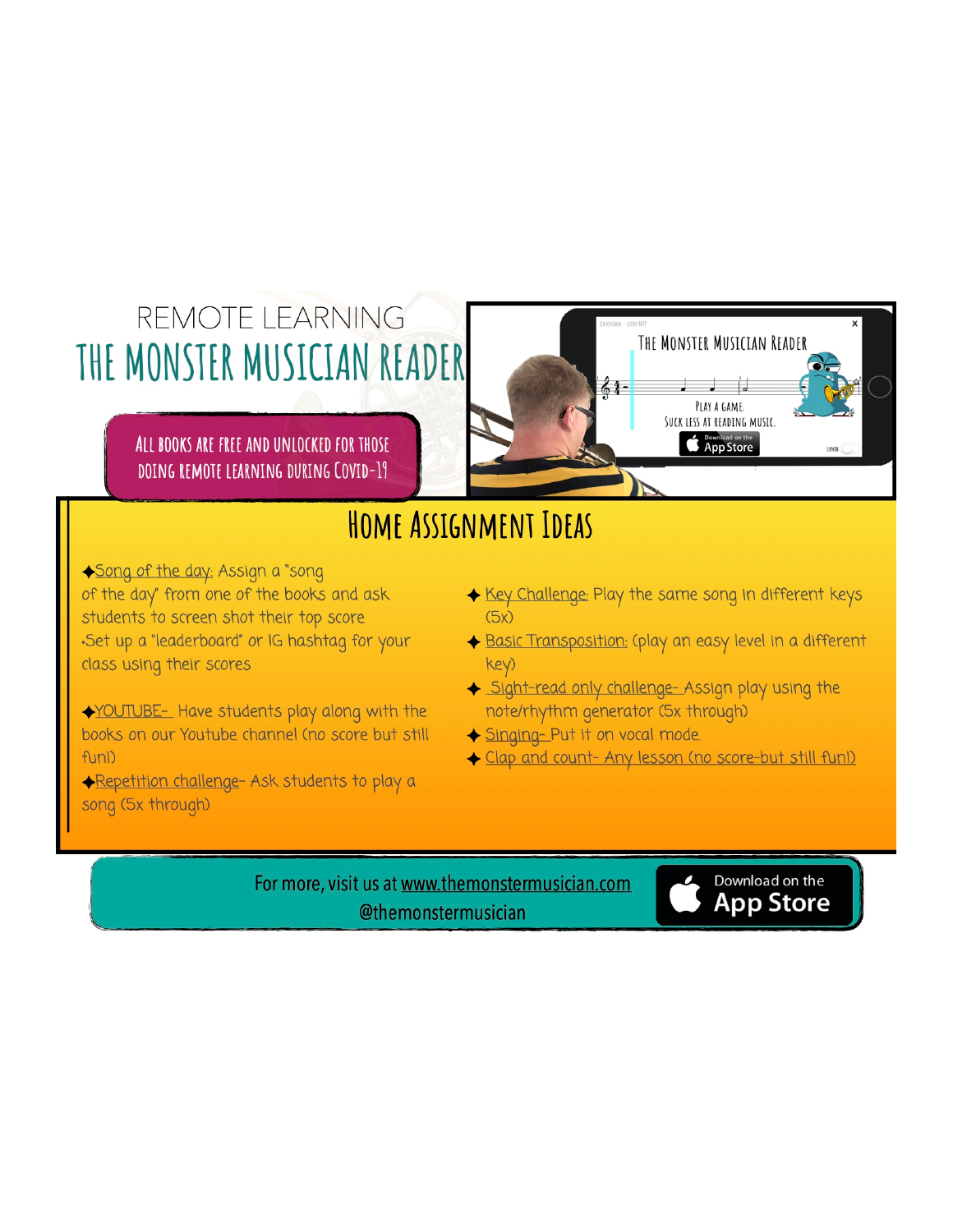#### **DISTANCE LEARNING PLANS**





# Monster Musician Reader Introduction

Prepared for: Mayfield Junior School ( 5th-8th Grade students) Prepared by: DJ Taylor, Instrumental Music Teacher March 20, 2020

#### **Goals**

- Provide instructions for downloading the app
- Review basics about how to use the app
- Demonstrate single pitch rhythm generator and individual lessons within Book 1
- Provide instructions for first video assignment

### **Lesson Outline**

- Download the Monster Musician Reader app onto your device using SelfService on your iPad (MJS students only). The app is also available to download in the Apple App Store for free.
- Open the app and you will be taken to the Practice Room (home screen). The note icon in the top left corner allows you to download all available books in the app - also for free!